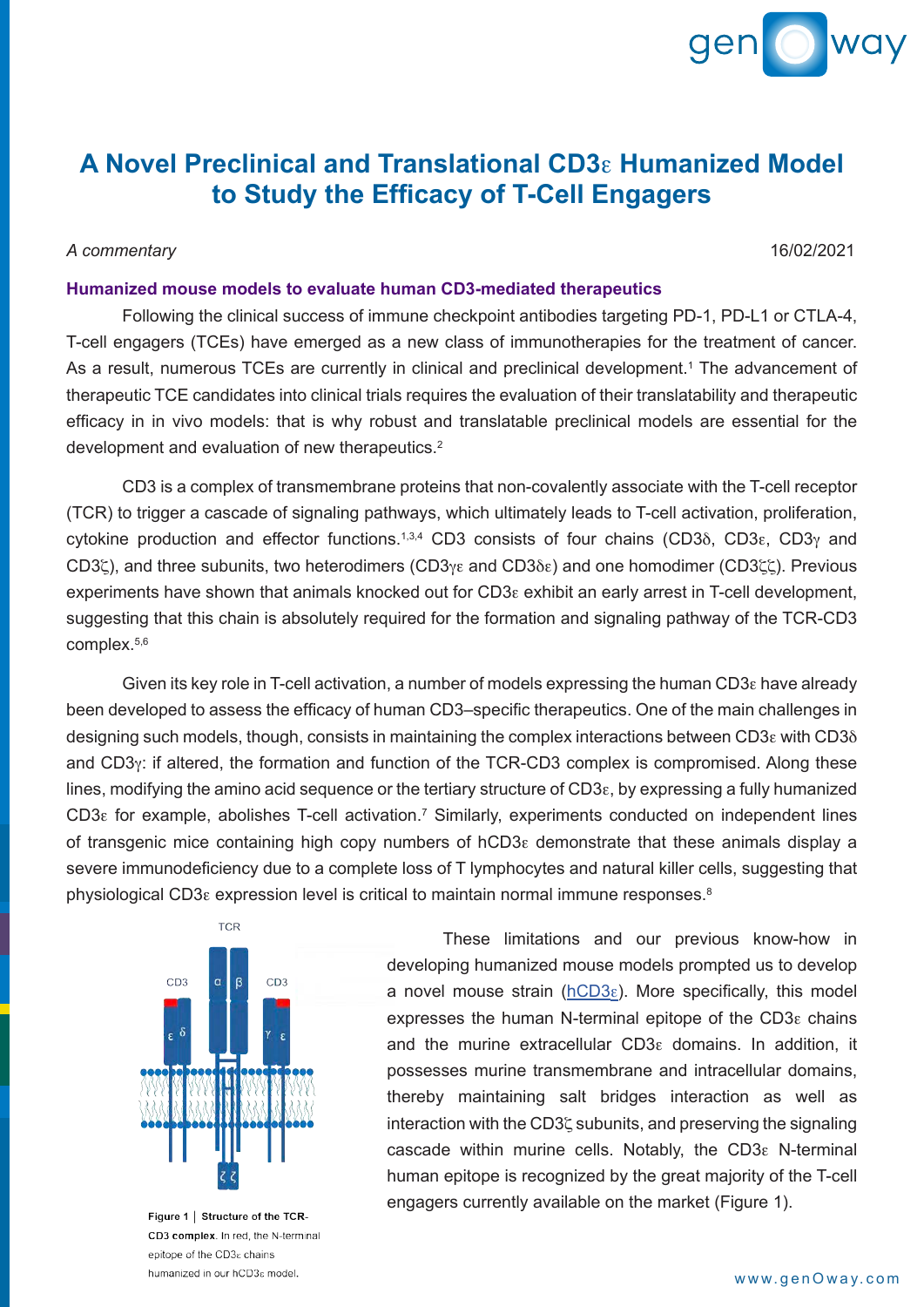

Our analyses show that the humanization of the N-terminal epitope of  $CD3\varepsilon$  does not alter the immune cells distribution in hCD3e mice (comparable frequency of T, B and NK cells, monocytes, dendritic cells). Moreover, we found that the TCR complex in these mice is functional, as the activation of T-cells with anti-human CD3 induces T-cell proliferation and cytokine production. Moreover, the cooperation between T and B cells seems to be functional. Finally, we observed that TCEs targeting both human CD3 and a tumoral antigen induce a dose-dependent anti-tumor effect in vivo (Figure 2).<sup>9</sup>



Figure 2 | T cell engagers efficacy assessment. Tumor growth curves in wild-type (left panel) and hCD3<sup> $\epsilon$ </sup> mice (right panel).

As shown above, this model is physiological and can be used to assess anti-human CD3 antibodies targeting the N-terminal epitope of the CD3ε subunit. In order to evaluate new and more innovative therapeutics for cancer immunotherapies, a more versatile humanized CD3 model is currently under development.

### **The New and the Old TCEs in Cancer Immunotherapy**

The first TCEs to be developed were bispecific antibodies or BiTEs® (for bispecific T-cell engagers), i.e., antibodies with affinity for two different epitopes.<sup>1</sup> More specifically, BiTEs<sup>®</sup> are engineered to recognize and physically link one T cell to one tumor cell; this is made possible thanks to their structure, which consists of two single-chain variable fragments (scFv) from two different antibodies, one targeting a constant-component of T-cells, such as CD3, and the other one binding to a tumor-associated antigen (TAA) (Figure 3).10



Figure 3 | Structure and basic mechanism of action of TCEs. Modified from Sigmund et al BLCTT 2020.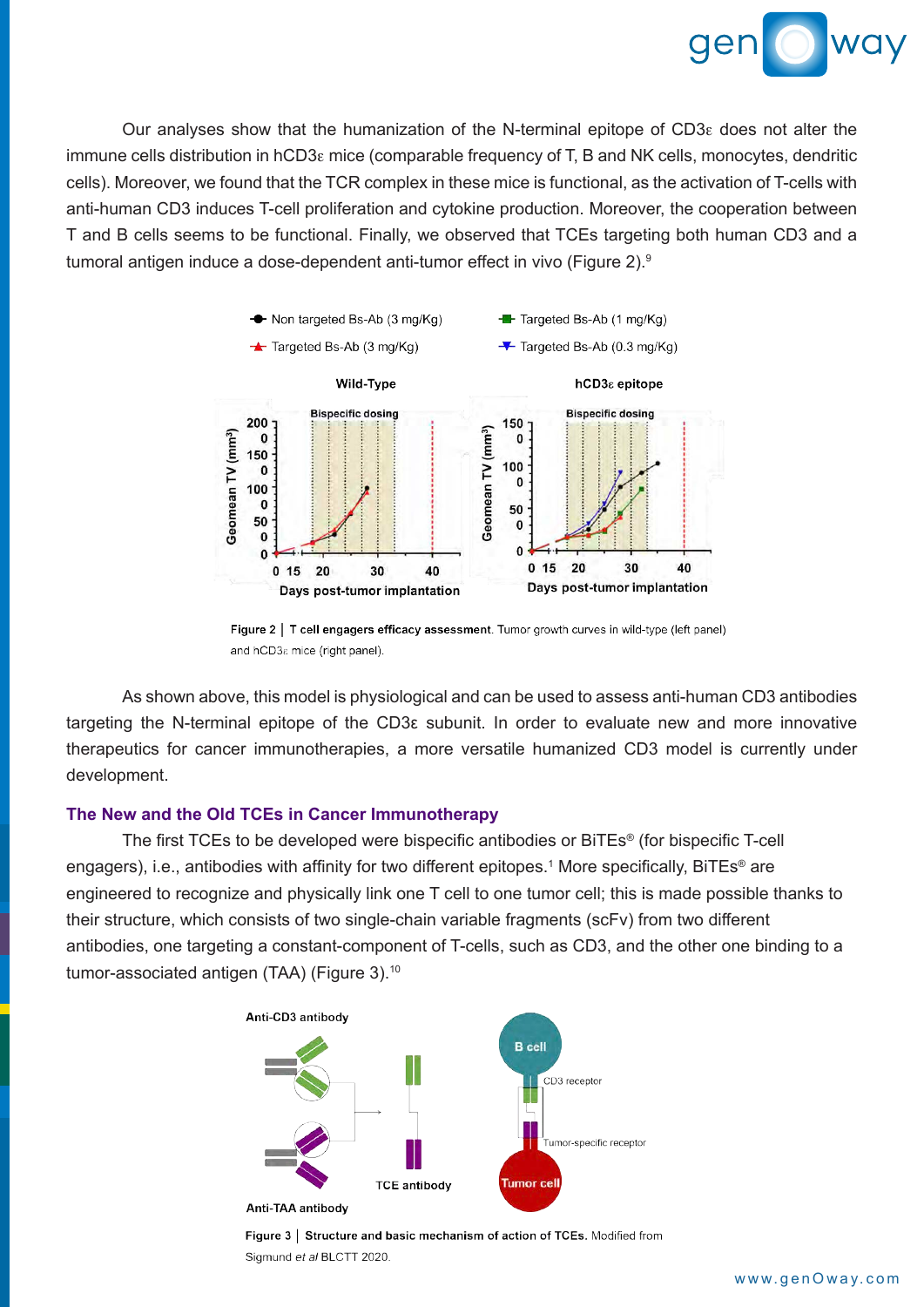

In physiological conditions, the main mediator of T-cell activation is the TCR, a protein complex that recognizes the antigen carried by the major histocompatibility complex (MHC) on the surface of an antigen-presenting cell (APC). Cancer cells, however, have evolved several mechanisms to lower the innate immune barriers and escape immune surveillance. One of those consist in downregulating cell surface display of MHC which, in turn, leads to the downmodulation of T-cell activation and, therefore, to evasion of antitumor immunity.11 Since BiTEs® bypass the physiological TCR-MHC interaction to trigger T-cell activation, they possess important benefits as immunotherapies: they can initiate polyclonal T-cell responses, and they are not affected by MHC downregulation by cancer cells.<sup>12</sup>

These characteristics, combined with their cancer-targeting properties, give BiTEs® exceptional clinical potential for a variety of tumors, including hematological malignancies and solid cancers.<sup>13,14</sup> Currently, 57 oncology-related bispecific antibodies are in clinical trials, and 38 of them are BiTEs®; interestingly, of those 38, 36 engage T-cells via CD3.1,3 To date, two BiTEs® have been approved by the US Food and Drug Administration (FDA) and the European Medicines Agency (EMA) for use in patients: catumaxomab (Removab, Fresenius Biotech) and blinatumomab (Blincyto, Amgen). The first is an anti-EpCAM/anti-CD3 antibody for the intraperitoneal treatment of malignant ascites in adults with EpCAM-positive carcinomas; approved in 2009, catumaxomab was withdrawn in 2017 at the request of the marketing authorization holder.<sup>15–18</sup> The second was approved in 2014 by the FDA, and in 2015 by the EMA; it targets CD19 and CD3, and it is used to treat B-cell acute lymphoblastic leukemia in patients who still have detectable traces of cancer after chemotherapy.<sup>19-21</sup>

The growing success of BiTEs® has driven the development of a new generation of TCEs, with increased efficiency and reduced systemic activation of T-cells, such as the one recently developed by Panchal and colleagues engineered to become an active antibody only when it reaches tumor microenvironment, or the trispecific antibody developed by Wu et al. targeting a cancer cell, a receptor that activates T-cells, and a T cell protein that promotes long-lasting T cell activity against the cancer cell.<sup>22,23</sup>

In summary, TCEs can transform cancer therapies, offering patients valid alternatives to existing treatments. Nevertheless, many TCE therapeutics have failed to enter clinical trials due to safety and efficacy issues. More robust and translatable animal models are therefore needed to continuously improve the design and effectiveness of these molecules for meaningful therapeutic benefits to patients.